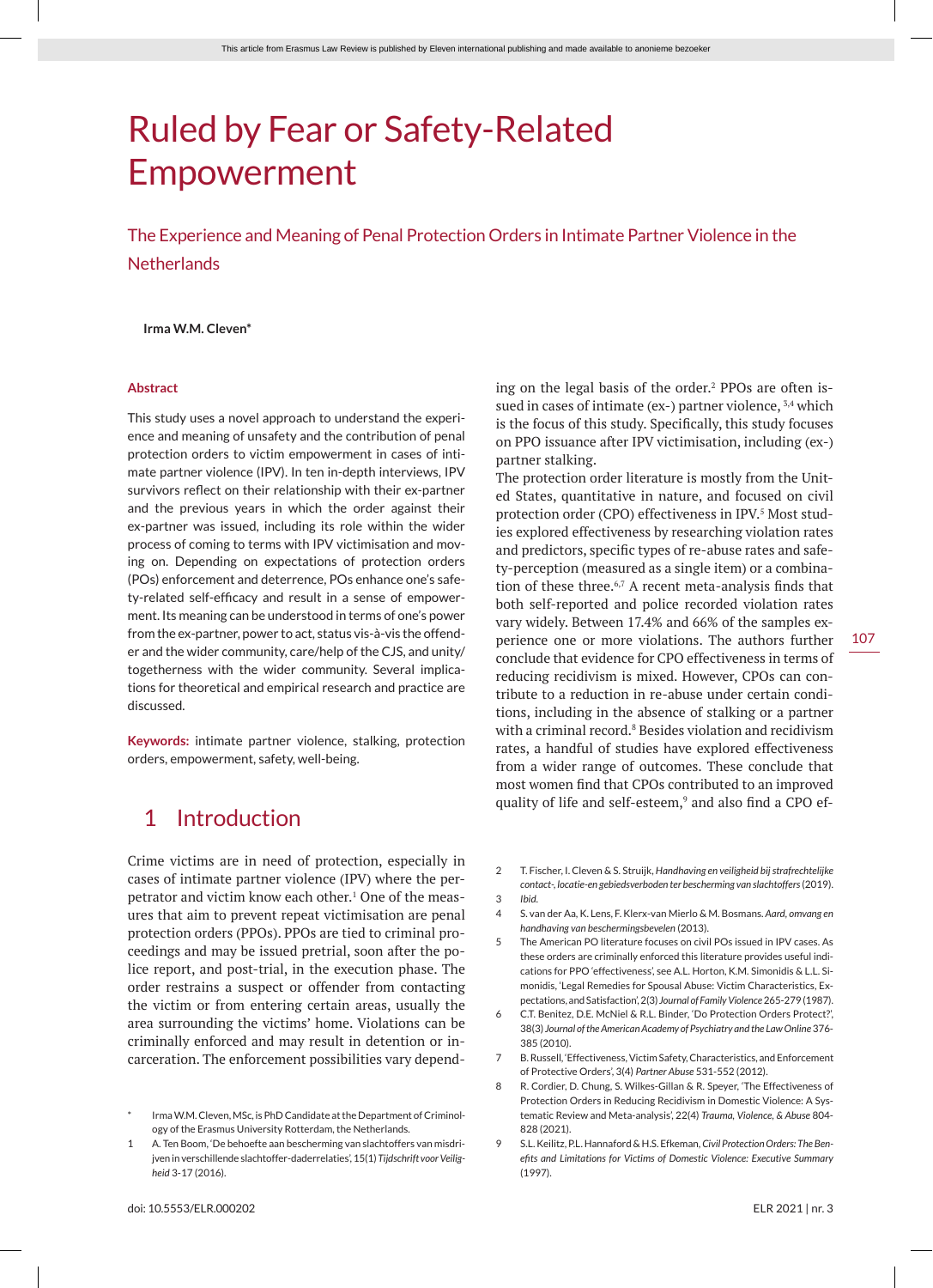fective and reported less fear.<sup>10,11,12</sup> Lastly, CPO issuance is also associated with a reduction in depression and/or post-traumatic stress disorder (PTSD) symptoms.13,14 In sum, the literature suggests POs can positively impact a wide range of safety and well-being outcomes. More importantly, a US study on IPV victim goals when petitioning a CPO found that they indeed pursue a wide range of goals, including preventing the ex-partner from contacting and hurting them, and feeling more at peace and moving on.15

In line with international research, Dutch research on penal protection orders shows that PPO compliance and enforcement is problematic.16 In a survey conducted among 100 victims they were asked about PPO compliance, perceived PPO impact on the occurrence of subsequent stalking and violent incidents and the PPO contribution to feelings of safety. Six out of ten victims reported one or more violations. Nevertheless, a majority reported the PPO had contributed to a decrease in incidents and felt safer due to the PPO. However, one in seven reports the PPO contributed to an increase in incidents, and the remaining respondents reported the number of incidents remained the same. Furthermore, the study identified the following main enforcement problems: a lack of capacity for proactive enforcement and gathering evidence, a lack of knowledge on the part of individual police officers about the presence and content of a PPO, and a lack of contextual information on the part of Criminal Justice System (CJS) professionals which compromises their ability to make a fully informed decision with regard to urgency, priority and proportionality of the enforcement response.17 In 2019, a special commission also identified these enforcement issues as contributing to the failed police response in an ex-partner stalking case that resulted in the tragic murder of a Dutch teen in 2018. In the months prior to the murder, she had been protected by a PPO and had repeatedly reported violations to the police.18 In sum, al-

- 10 L. Shannon, T.K. Logan & J. Cole, 'Intimate Partner Violence, Relationship Status, and Protective Orders Protective Orders: Does "Living in Sin" Entail a Different Experience?' 22(9) *Journal of Interpersonal Violence* 1114- 1129 (2007).
- 11 T.K. Logan and R. Walker, 'Civil Protective Order Outcomes: Violations and Perceptions of Effectiveness', 24(4) *Journal of Interpersonal Violence* 675-692 (2009).
- 12 T.K. Logan and R.T. Walker, 'Civil Protective Order Effectiveness: Justice or Just a Piece of Paper?', 25(3) *Violence and Victims* 332-348 (2010).
- 13 C.V. Wright and D.M. Johnson, 'Encouraging Legal Help Seeking for Victims of Intimate Partner Violence: The Therapeutic Effects of the Civil Protection Order', 25(6) *Journal of Traumatic Stress* 675-681 (2012).
- 14 T.P. Sullivan, N.H. Weiss, J. Woerner, J. Wyatt & C. Carey, 'Criminal Orders of Protection for Domestic Violence: Associated Revictimization, Mental Health, and Well-being among Victims', 36(21-22) *Journal of Interpersonal Violence* 10198-10219 (2019).
- 15 L.B. Cattaneo, J. Grossmann & A.R. Chapman, 'The Goals of IPV Victims Receiving Orders of Protection: An Application of the Empowerment Process Model', 31(17) *Journal of Interpersonal Violence* 2889-2911 (2016).
- 16 Fischer et al., above n. 2, at 1.
- 17 *Ibid*.
- 18 Inspectie Justitie en Veiligheid (2019). *Inspectieonderzoek naar de aanpak van de stalking door Bekir E*. Ministerie van Justitie en Veiligheid. www.rijksoverheid.nl/binaries/rijksoverheid/documenten/ rapporten/2019/10/09/inspectieonderzoek-naar-de-aanpak-van-destalking-door-bekir-e/Inspectierapport.pdf.

though the Dutch study highlighted that a majority of victims feel safer, a minority reports PPOs exacerbated instead of mitigating the situation. Moreover, the aforementioned enforcement issues pose barriers for vulnerable victims to invoke the help of the CJS to enforce the order, or in other words, to make a claim on the protection order mechanism to enact their right to protection. When looking at this literature, current research views protection orders largely as an instrumental means to achieve a quantified reduction in objective safety measures. While that is not without merit, it may neglect a number of other significant issues: first, the growing understanding that the damage of intimate partner violence cannot be reduced to a set of discrete instances of violence, but relates to a wider and more enveloping experience of lack of control, lack of freedom and oppression. In turn, this experience constitutes a violation not only of one's right to safety, health and peace of mind but also of one's right to autonomy and liberty.<sup>19,20</sup> Second, current research neglects the notion in the fear of crime literature that experiences of safety and unsafety are only loosely connected to actual risk of victimisation, and the necessity to include the notion of perceived vulnerability and control to understand the experience of (un)safety.21 Both the literature on IPV victimisation as well as experience of (un)safety emphasise the central role of one's sense of control or power. Third and fourth, prior research has neglected the need to understand the contribution of protection measures to the lived experiences of the victims they intend to protect. Understanding the PPO contribution to the lived experience necessitates viewing these lived experiences contextually, situated within the processes of coming to terms with and moving beyond victimisation (i.e. the move from safety and well-being to *em*powerment as proposed by Cattaneo and Goodman).<sup>22</sup> Lastly, recent research emphasises the view that acts and measures of law enforcement and criminal agencies in the aftermath of victimisation cannot be fully understood in terms of their system-intended outcomes, and must also incorporate the processes by which these outcomes are generated (i.e. procedural justice) and the different meanings that can be affixed to these processes and outcomes in terms of agency (e.g. control, freedom, empowerment) and communion (e.g. connectedness).<sup>23,24</sup>

This research will offer an initial evaluation of the empirical effectiveness of protection measures in the light

- 19 *E.g*. E. Stark. *Coercive Control: The Entrapment of Women in Personal Life* (2009).
- 20 F. Polletta, 'How to Tell a New Story about Battering', 15(12) *Violence against Women* 1490-1508 (2009).
- 21 C. Hale, 'Fear of Crime: A Review of the Literature', 4(2) *International Review of Victimology* 79-150 (1996).
- 22 L.B. Cattaneo and L.A. Goodman, 'What is Empowerment Anyway? A Model for Domestic Violence Practice, Research, and Evaluation', 5(1) *Psychology of Violence* 84 (2015).
- 23 A. Pemberton, P.G. Aarten & E. Mulder. 'Beyond Retribution, Restoration and Procedural Justice: The Big Two of Communion and Agency in Victims' Perspectives on Justice', 23(7) *Psychology, Crime & Law* 682-698 (2017).
- 24 C.L. Wilinsky and A. McCabe, 'Agency and Communion in Sexual Abuse Victims' Narratives', 31(1) *Narrative Inquiry* 236-262 (2021).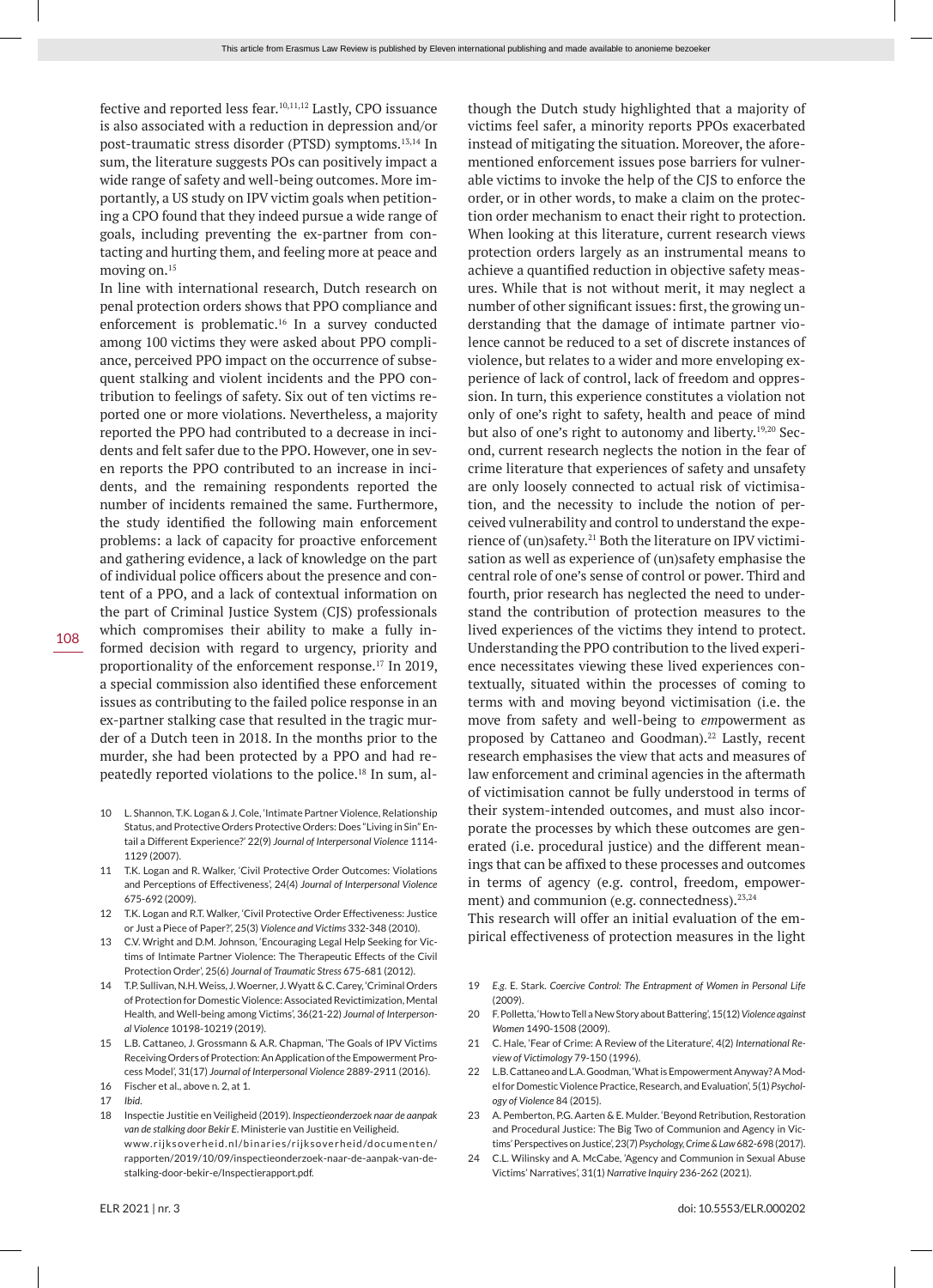of the result of the Dutch study and these issues. Specifically, this article will explore the contribution of PPOs to safety-related empowerment and its meaning in terms of agency and communion. The research question is the following:

How do IPV victims interpret the PPO as a means to achieving a (renewed) sense of safety-related empowerment and what is the meaning of this (renewed) sense in terms of agency and communion?

I will briefly elaborate on the relevant theoretical constructs in more detail, before I develop my methodological approach fully. Furthermore, in the methodological and discussion section, important limitations with regard to the explorative design will be discussed. Finally, I will briefly explain the use of victim instead of survivor, as the latter is believed to emphasise agency. However, both terms are not without controversy, as debates about complex experiences being reduced to an either/ or victim-survivor dichotomy show. During the interviews many respondents simultaneously claimed and rejected (certain stereotypical notions associated with) the victim label. As it is difficult to find a term that goes beyond this dichotomy, here the term victim is used, as this is the respondents' legal position. It is recognised that respondents may choose to claim and reject either or both labels at any time.

# 2 Conceptual Framework

In this section, I will describe the model of safety-related empowerment, its relevance in experiencing unsafety, and how PPOs may improve victims' sense of empowerment. Lastly, I will explain how a sense of (dis)empowerment can be understood in terms of agency and communion, which provides a better understanding of the impact of (dis)empowerment.

# **2.1 Empowerment: Process and Outcome**

Disempowerment is central to IPV, and therefore victim empowerment is central to IPV interventions and prevention. The model of safety-related empowerment by Cattaneo and Goodman provides conceptual clarification.25 Safety-related empowerment is viewed as a 'key mechanism' for distinct but related outcomes such as safety, mental health and satisfaction with service.<sup>26</sup> This model views empowerment as both a process and an outcome. In terms of process, changes in one's sense of safety-related self-efficacy (from here onwards called 'self-efficacy') are central. This sense is defined as *one's belief in the ability to carry out certain tasks to attain safety-related goals*. An example of such a goal is to stop the ex-partner from contacting or hurting them. This sense is shaped by formal and informal social support and two other intrapsychic factors that will not be elaborated

26 *Ibid*., at 86.

upon here.27 Here, the PPO is considered a type of formal support that may contribute to an increased level of influence in interaction with the ex-partner (i.e. empowerment) via enhancing a victim's sense of (safety-related) self-efficacy. Subsequently, this sense of self-efficacy shapes one's sense of empowerment as an outcome. Power is defined as the level of one's influence in social interactions. Consequently, empowerment as an outcome is defined as an increase in the experience of this influence,<sup>28,29</sup> and disempowerment as a decrease. In the following section, this sense of self-efficacy in the experience of unsafety will be situated within the literature.

#### **2.2 Unsafety and Self-Efficacy**

The fear of crime literature may provide useful concepts to understand the experience of unsafety of IPV victims. The conceptual framework drawn from this literature is based on research on the experiences of unsafety among the general population and of crime by an unknown dangerous other. Importantly, major debates in this field were sparked due to methodological issues with regard to measurement of 'fear of crime'. Many studies that intended to capture this 'fear' turned out to measure something else: not the emotion of fear, but concerns related to broader social insecurities that were not directly crime related. Therefore, Spithoven differentiated these various 'fear' experiences by separating the 'personal fear of crime' and 'situational fear of crime' from the more diffuse and a-personal 'neighbourhood fear of crime' and 'societal fear of crime'.30 His conceptualisation of personal and situational fear is useful to understand in the concept of (1) what the experience of unsafety is and (2) how PPOs can contribute to one's sense of empowerment.

According to Gabriel and Greve, personal fear of crime is about an anticipated risk, whereas situational fear refers to a situation-specific response, thereby limited in time and space.31 Situational fear arises when one identifies a perceived threat of becoming the acute potential victim of a 'dangerous other',<sup>32</sup> whereas this acuteness may be lacking when assessing one's anticipated risk. As both concepts have been developed to understand experiences of unsafety of the general population, they may not fully capture the experience of unsafety of IPV victims. Findings of previous research indicate that this experience differs in important ways. First, past IPV experiences with coercive control, a type of abuse that is characterised by a pattern of physical, sexual and emotional

27 *Ibid*., at 88.

30 R. Spithoven, *Keeping Trouble at a Safe Distance: Unravelling the Significance of the Fear of Crime* (2017).

31 U. Gabriel and W. Greve, 'The Psychology of Fear of Crime. Conceptual and Methodological Perspectives', 43(3) *British Journal of Criminology* 600- 614 (2003).

32 Spithoven, above n. 30.

<sup>25</sup> Cattaneo and Goodman, above n. 22, at 3.

<sup>28</sup> *Ibid*.

<sup>29</sup> L.A. Goodman, L.B. Cattaneo, K. Thomas, J. Woulfe, S.K. Chong & K.F. Smyth, 'Advancing Domestic Violence Program Evaluation: Development and Validation of the Measure of Victim Empowerment Related to Safety (MOV-ERS)', 5(4) *Psychology of Violence* 355 (2015).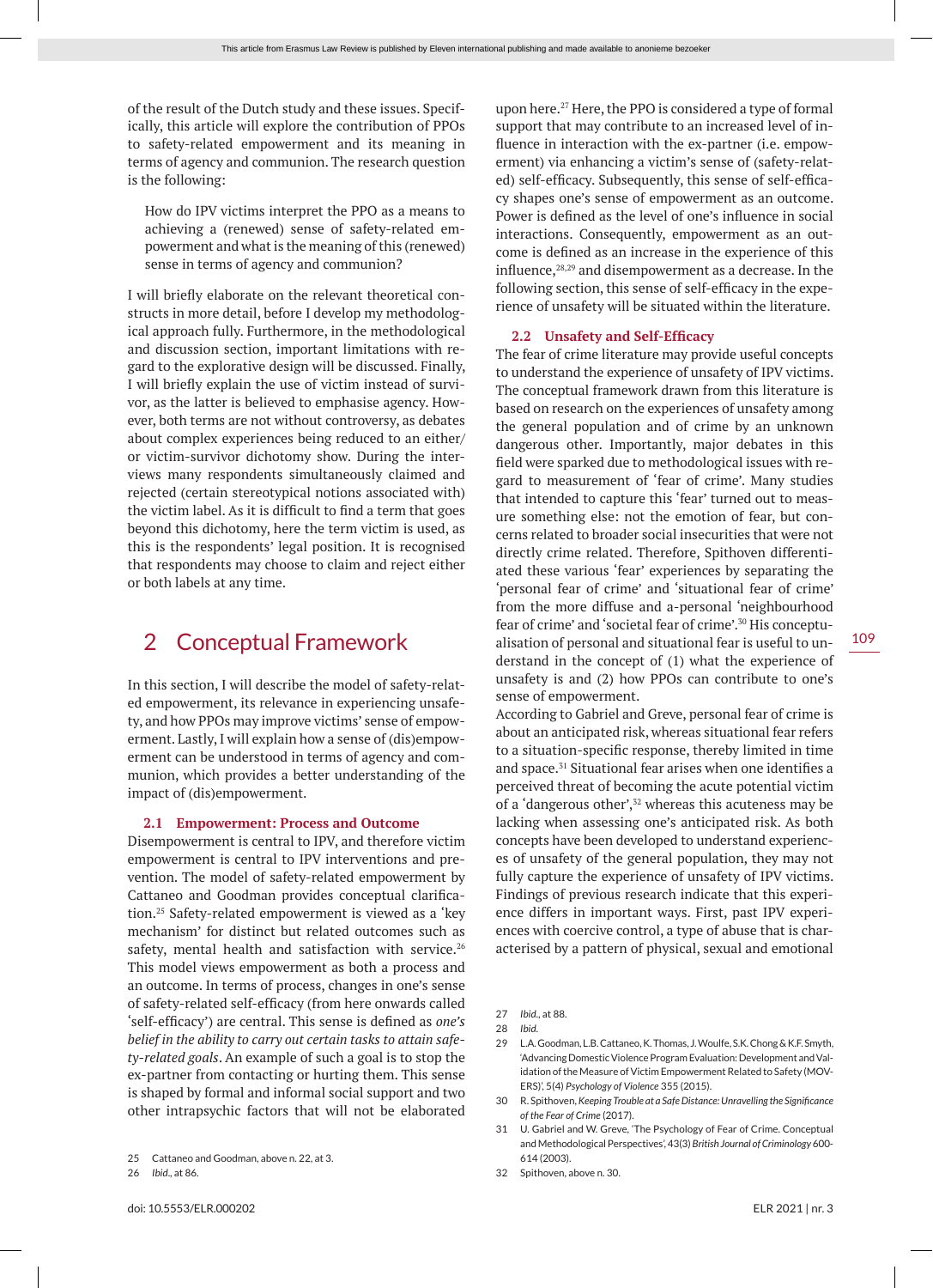abuse with the purpose of controlling the victim, $33$  may shape cues that signal threat in a unique way. $34$  For example, seeing the ex-partner exchanging certain looks can arouse a strong fear response that may be hard to understand for an outsider. Stark calls this reading of cues an adaptive 'particular reasonableness' for the sake of self-preservation.<sup>35</sup> Second, IPV victims' sense of exposure to threats may be higher because, compared to strangers, ex-partners have easier access to the victims' personal and social sphere. The sense of exposure is further heightened due to the extended possibilities for online harassment, via social media and texting.36 This is in line with abusers' tactics of presenting themselves as the omnipresent and omnipotent dangerous other.<sup>37</sup> As a result, victims may experience a chronic state of unsafety, which is indicated by studies that find that many IPV victims experience symptoms of a chronic overstimulated arousal system, such as PTSS<sup>38,39</sup> and chronic anxiety.40

While keeping these differences in mind, these concepts remain both theoretically and methodologically relevant (see also 'methods'). First, the concepts clarify that experiencing unsafety is a multifaceted and dynamic process involving various emotions, concerns, perceptions and behaviours. The situational component highlights fear, concerns and coping while *being* afraid. In contrast, the personal fear of crime highlights perceptions of an *anticipated* risk, value concerns and the emotion of anger,<sup>41</sup> the latter being especially relevant when this risk is perceived as malicious and uniustified. $42$ Therefore, the contribution of the PPO to a renewed safety experience can be understood in all these facets. Second, personal and situational fear is useful to explain *how* PPOs contribute to an enhanced sense of self-efficacy, as it nuances the previous definition of Cattaneo and Goodman.43 Both types of fear are shaped by a sense of personal vulnerability, which Spithoven defines as 'an

- 33 J.B. Kelly and M.P. Johnson, 'Differentiation Among Types of Intimate Partner Violence: Research Update and Implications for Interventions', 46(3) *Family Court Review* 476-499 (2008).
- 34 T.K. Logan and R. Walker, 'Partner Stalking: Psychological Dominance or "business as usual"?', 10(3) *Trauma, Violence, & Abuse* 247-270 (2009).
- 35 Stark, above n. 19, at 3, at 354.
- 36 N. Cheyne and M. Guggisberg, 'Stalking: An Age Old Problem With New Expressions in the Digital Age', in J. Henricksen and M. Guggisberg (eds.), *Violence Against Women in the 21st Century: Challenges and Future Directions* (2018) 161-190.
- 37 E.S. Buzawa, C.G. Buzawa & E.D. Stark, *Responding to Domestic Violence: The Integration of Criminal Justice and Human Services* (2017).
- 38 K.N. Fleming, T.L. Newton, R. Fernandez-Botran, J.J. Miller & V.E. Burns, 'Intimate Partner Stalking Victimization and Posttraumatic Stress Symptoms in Post-abuse Women', 18(12) *Violence Against Women* 1368-1389 (2012).
- 39 T.K. Logan and R. Walker, 'The Impact of Stalking-related Fear and Gender on Personal Safety Outcomes', 36 *Journal of Interpersonal Violence* NP7465-NP7487 (2019).
- 40 M.I. García Linares, M. Martínez, N. Celda Navarro, M.A. Picó Alfonso, C. Blasco Ros & E. Echeburúa Odriozola, *The Impact of Physical, Psychological, and Sexual Intimate Partner Violence on Women's Mental Health: Depressive Symptoms, Posttraumatic Stress Disorder, State Anxiety, and Suicide* (2006). https://roderic.uv.es/handle/10550/25188 (last visited 2 July 2021).
- 41 Spithoven, above n. 30, at 5.
- 42 A. Ben-Ze'ev, *The Subtlety of Emotions* (2000).
- 43 Cattaneo and Goodman, above n. 22, at 3.

individual's sense of exposure to risk, the expectance of serious consequences and … an inadequate ability to manage the direct and indirect consequences of a threatening situation'.44 Specifically, the 'threatening situation' and the ability to manage (i.e. self-efficacy) differs as per the type of fear. With regard to the latter, personal fear involves coping 'with having had that episode of fear'. In contrast, situational fear involves coping with fear 'while being afraid'.45 Therefore, for the purpose of this article I redefine (safety-related) self-efficacy as:

the belief in one's ability to cope (1) when being confronted with the ex-partner as well as (2) to control the risk of future contact with the ex-partner and/or reduce the seriousness of its consequences.

Furthermore, one's sense of self-efficacy is tied to actual coping. IPV victims are known to use a range of formal and informal coping strategies to keep themselves and their families safe.46 Fear, one's sense of self-efficacy, and coping behaviours are involved in a dynamic and interrelated process. The causal pathways are not fully understood.47 What matters here is that the experience of (un)safety involves coping behaviours. Spithoven identifies three types of coping behaviours; conscious environmental scanning for the absence or presence of the dangerous other, situational coping while being confronted with the ex-partner, and coping in the absence of the ex-partner (e.g. avoidance behaviours and preventive measures). The relevance of these coping behaviours will be explained in the following section. From the above it follows that to the extent that PPOs enhance one's sense of self-efficacy, they are thought to enhance victims' experience of safety (i.e. less fear, anger, value concerns, reduced risk perception and reduction in certain types of coping).

# **2.3 Unsafety and Safety-Related Empowerment From an Agency and Communion Perspective**

This section will outline how the experience of unsafety and PPO contribution to empowerment can be understood in terms of agency and communion. These are two constructs that are used in psychological research on the function of behavioural motives, affect, values, and content of perceptions and judgements of others and the self.48 They 'characterise two fundamental modalities in the existence of living forms, agency for the existence of an organism as an individual, and communion for the participation of the individual in some larger or-

- 45 Gabriel and Greve, above n. 31, at 5, at 602.
- 46 See, for example, L. Goodman, M.A. Dutton, K. Weinfurt & S. Cook, 'The Intimate Partner Violence Strategies Index: Development and Application', 9(2) *Violence Against Women* 163-186 (2003).
- 47 Spithoven, above n. 30, at 5.
- 48 For an overview, see A. Abele and B. Wojciszke (eds.), *Agency and Communion in Social Psychology* (2018).

<sup>44</sup> Spithoven, above n. 30, at 5, at 134.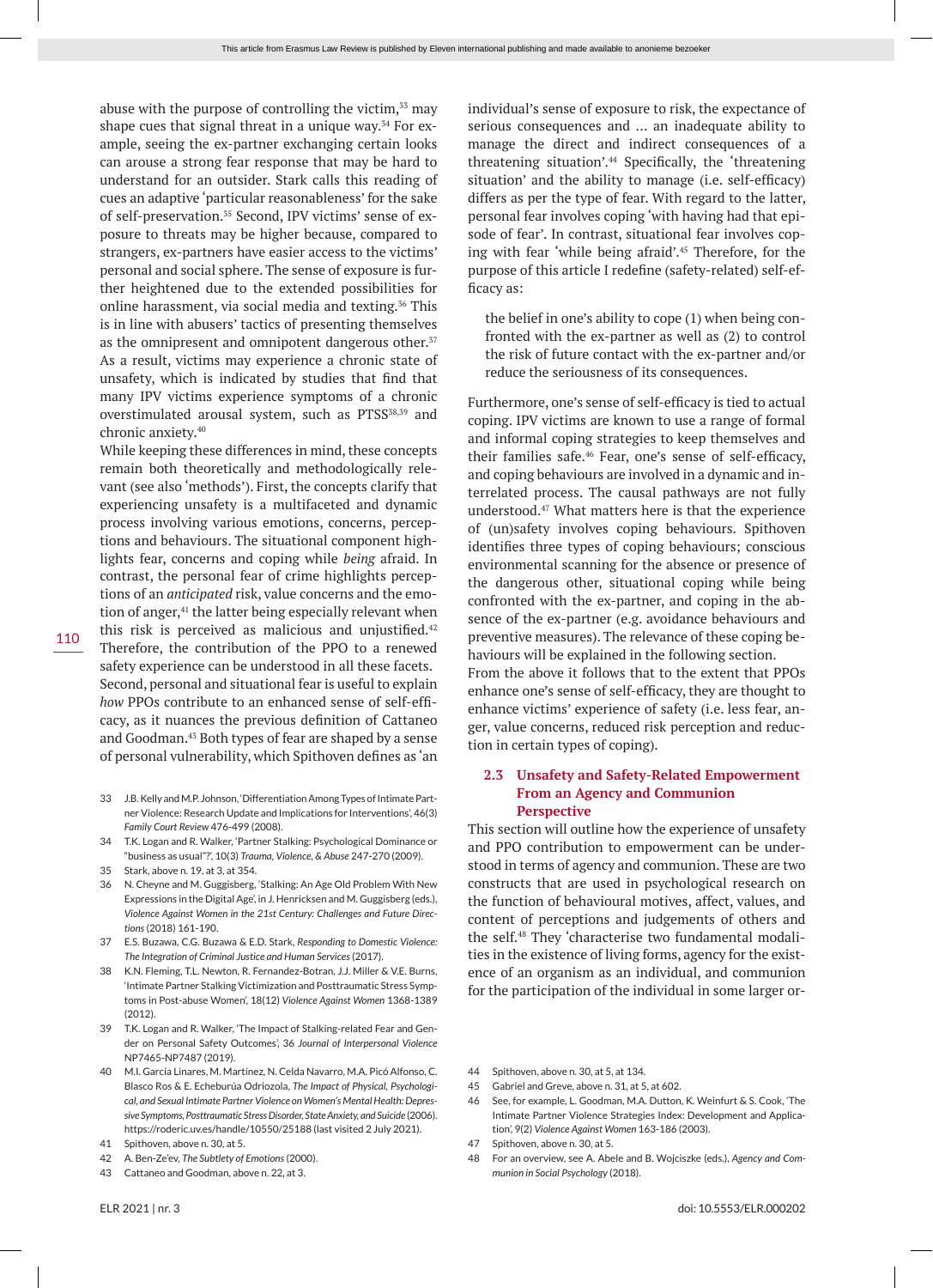ganism of which the individual is a part'.49 Agency encompasses notions of 'getting ahead', influence, control and competence. Communion encompasses notions of 'getting along', affiliation, connection, warmth and morality. The five agency and communion dimensions that will be used here are based on various power types that will be outlined in the following pages and the agency

and communion coding system developed by McAdams,50 who pioneered using this framework in life-story research. The relevant agency dimensions are as follows: (1) power from, (2) power to, and (3) status. The relevant communion dimensions are (4) care/help and (5) unity/togetherness.

First, to understand the meaning of unsafety and subsequent empowerment in terms of agency it is useful to further differentiate power. Riger differentiates between 'power over', 'power from' and 'power to'.51 Power over refers to dominance over the other; power from to one's ability to resist by effectively fending off unwanted demands of others; and power to refers to one's freedom to act. Specifically, the meaning of unsafety for IPV victims can be understood as a lack of one's ability to resist by effectively fending off unwanted demands of their ex-partner (i.e. lack of power from). This may be particularly so for victims of coercive control. For these victims, subsequent stalking and the fear that it invokes may be viewed as an extension of this control.52 Furthermore, in the previous section PPOs contribution to empowerment as an outcome was defined as an increase in one's level of influence in interaction with the ex-partner. Consequently, the meaning of empowerment can be understood as an increase in 'power from'. Thus, the terms empowerment as an outcome and increase in power from are interchangeable.

Besides power from, unsafety may also be experienced as a lack of power to (act). Without a PPO, victims may engage in continuous environmental scanning and use avoidance strategies to reduce exposure to the risk of contact - for example, by gradually restricting daily activities and staying at home.<sup>53</sup> Although coping may be effective in reducing exposure to risk, it may disempower when resulting in problems in other areas of life, or in a feeling that one needs to sacrifice too much to obtain a sense of safety. This is known as 'the safety-trade off'.54 Consequently, this may be experienced as a lack of power to. To the extent that PPOs contribute to increased sense of power from, thereby reducing the need for other (avoidant) coping strategies, they may also contribute to an increased sense of power to.

- 49 D. Bakan, *The Duality of Human Existence: An Essay on Psychology and Religion* (1966), at 14-15.
- 50 D.P. McAdams, *Coding Autobiographical Episodes for Themes of Agency and Communion* (2001), unpublished manuscript.
- 51 S. Riger, 'What's Wrong with Empowerment', 21(3) *American Journal of Community Psychology* 279-292 (1993).
- 52 Logan and Walker, above n. 34, at 5.
- 53 Worsley, J.M. Wheatcroft, E. Short & R. Corcoran, 'Victims' Voices: Understanding the Emotional Impact of Cyberstalking and Individuals' Coping Responses', 7(2) *Sage Open* 2158244017710292 (2017).
- 54 Goodman et al., above n. 29, at 5.

Third, unsafety may result in a decrease in one's sense of status. For example, when an offender 'intentionally acts without regard for a victim's individual rights or freedoms', they simultaneously disrupt the power relationship between victim and offender and place themselves symbolically over the victim, resulting in feelings of inferiority.55 Moreover, as the fear of crime literature shows, such value concerns also arise as a result of the perception of an *anticipated* norm transgression against the personal self, especially when this anticipated offence is regarded as intentional, malicious and unjustified.56 In other words, unsafety and a negative safety trade-off may be experienced as a violation of one's right to physical and psychological integrity and autonomy (i.e. 'power to'). Subsequently, to the extent that the CJS will take these rights into account, by denouncing offenders' acts and empowering victims through PPO issuance and enforcement, victims may experience an increase in their sense of status.

Besides, in terms of agency, the experience of unsafety and subsequent empowerment can also be understood in terms of communion, specifically care/help and togetherness/unity. With regard to the first, PPOs can be considered a form of social support. Although the empowerment model views support as instrumental for one's sense of empowerment,<sup>57</sup> it is important to also recognise its value in terms of communion – of feeling cared for and supported. In terms of the latter, IPV victimisation and experiencing unsafety may negatively impact the victim's sense of unity or togetherness with the wider community.<sup>58</sup> Experiencing and coping with stalking may have a negative social and economic impact and result in feelings of isolation.59,60,61 PPOs may reduce the need for avoidance behaviours and provide a sense of safety that is necessary for taking part in society; for instance, by spending time outside or being able to work. In sum, the experience of unsafety and the PO contribution to one's sense of self-efficacy can be understood in terms of one's sense of  $(1)$  power from,  $(2)$  power to,  $(3)$ status vis-à-vis the offender and the wider community, (4) care/help, and (5) togetherness/unity with the wider community.

# 3 Method

**3.1 Participant Characteristics and Recruitment** Participants were recruited after their participation in the aforementioned survey study on PPOs in

- 55 M. Wenzel and T.G. Okimoto, 'Retributive Justice', in K. Sabag and M. Schmitt (eds.), *Handbook of Social Justice Theory and Research*, at 246 (2016).
- 56 Ben-Ze'ev, above n. 42, at 6.
- 57 Cattaneo and Goodman, above n. 22, at 3.
- 58 McAdams, above n. 50, at 7.
- 59 K. Baum, S. Catalano, M. Rand & K. Rose, *National Crime Victimization Survey: Stalking Victimization in the United States* (2009).
- 60 E. Blaauw, F.W. Winkel, E. Arensman, L. Sheridan & A. Freeve, 'The Toll of Stalking: The Relationship between Features of Stalking and Psychopathology of Victims', 17(1) *Journal of Interpersonal Violence* 50-63 (2002).
- 61 Worsley et al., above n. 53, at 9.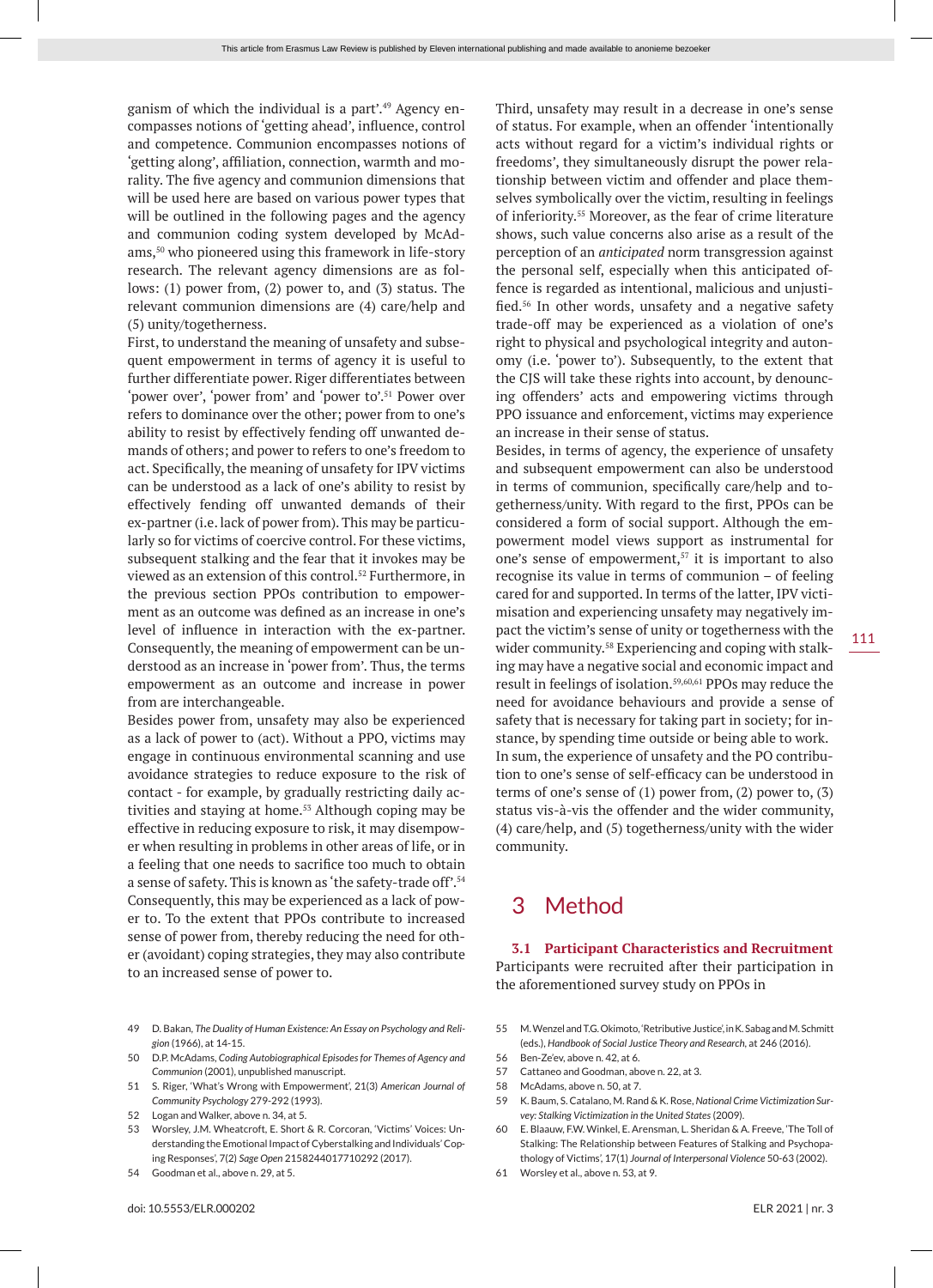| Participant<br><b>Biological</b><br><b>Relationship Duration</b><br><b>Married</b><br>Age Range at Time of<br>Children<br>(Yes/No)<br><b>Interview in Years</b><br>PO <sup>a</sup><br>with<br>Ex-partner<br>$\mathbf{1}$<br>$20 - 30$<br>Yes<br><b>No</b><br>1-5 years<br>2<br>Yes<br>40-50<br>$21-30$ years<br>Yes<br>3<br>Yes<br>Yes<br>$50 - 60$<br>$21-30$ years<br>$\overline{4}$<br>Yes<br><b>No</b><br>$20 - 30$<br>6-10 years<br>5<br>No<br><b>No</b><br>6-10 years<br>40-50<br>Yes<br>1-5 years<br><b>No</b><br>$30 - 40$<br>6<br>$\overline{7}$<br>Yes<br><b>No</b><br>40-50<br>8<br>Yes<br>$30 - 40$<br>$10-15$ years<br>Yes<br>9<br>Yes<br>40-50<br>16-20 years<br>Yes<br>10<br><b>No</b><br>1 month<br><b>No</b><br>$50-6$ |  |  |  |                        |                                                                     |
|-----------------------------------------------------------------------------------------------------------------------------------------------------------------------------------------------------------------------------------------------------------------------------------------------------------------------------------------------------------------------------------------------------------------------------------------------------------------------------------------------------------------------------------------------------------------------------------------------------------------------------------------------------------------------------------------------------------------------------------------|--|--|--|------------------------|---------------------------------------------------------------------|
|                                                                                                                                                                                                                                                                                                                                                                                                                                                                                                                                                                                                                                                                                                                                         |  |  |  | Cause of<br>Pretrial   | Post-trial Order Issued/in<br>effect at Time of<br><b>Interview</b> |
|                                                                                                                                                                                                                                                                                                                                                                                                                                                                                                                                                                                                                                                                                                                                         |  |  |  | Threats of<br>violence | Yes/Yes                                                             |
|                                                                                                                                                                                                                                                                                                                                                                                                                                                                                                                                                                                                                                                                                                                                         |  |  |  | <b>Stalking</b>        | Yes/No                                                              |
|                                                                                                                                                                                                                                                                                                                                                                                                                                                                                                                                                                                                                                                                                                                                         |  |  |  | Stalkinga              | Yes/unknown                                                         |
|                                                                                                                                                                                                                                                                                                                                                                                                                                                                                                                                                                                                                                                                                                                                         |  |  |  | Threats of<br>violence | No/N/A                                                              |
|                                                                                                                                                                                                                                                                                                                                                                                                                                                                                                                                                                                                                                                                                                                                         |  |  |  | <b>Stalking</b>        | Yes/No                                                              |
|                                                                                                                                                                                                                                                                                                                                                                                                                                                                                                                                                                                                                                                                                                                                         |  |  |  | Stalking <sup>a</sup>  | Yes/Yes                                                             |
|                                                                                                                                                                                                                                                                                                                                                                                                                                                                                                                                                                                                                                                                                                                                         |  |  |  | <b>Stalking</b>        | Yes/No                                                              |
|                                                                                                                                                                                                                                                                                                                                                                                                                                                                                                                                                                                                                                                                                                                                         |  |  |  | Threats of<br>violence | Yes/No                                                              |
|                                                                                                                                                                                                                                                                                                                                                                                                                                                                                                                                                                                                                                                                                                                                         |  |  |  | Threats of<br>violence | Yes/No                                                              |
|                                                                                                                                                                                                                                                                                                                                                                                                                                                                                                                                                                                                                                                                                                                                         |  |  |  | Stalkinga              | Yes/Yes                                                             |

# *Table 1 Relationship Characteristics*

a Based on the first alleged fact reported in public prosecution records, either threats of violence (Sr 285/1) or stalking (Sr 285B/1). Half of the cases involved 2 to 3 facts. An 'a' indicates no available record information and therefore the cause is based on interview information provided by the participant.

2018-2019.62 Participants were all female victims of violence perpetrated by male ex-partners. All participants were protected by a pretrial order issued as a special condition of suspension of pretrial detention issued between April 2016 and October 2017. All but one were subsequently protected by a post-trial order. As shown in Table 1, all PPOs were issued as a result of stalking or threats of violence, although half of the cases involved multiple criminal facts.

Participants describe multiple incidents that occurred after separation. These incidents vary from unwanted attempts to contact the participant that did not necessarily involve verbal violence (e.g. driving past the participant's house, waiting at her doorstep), destruction of their property (e.g. scratching the car), unlawful entry and verbal and physical violence (e.g. continuous messages and phone calls, attempt to hurt with a knife). As stalking can be difficult to prove, the criminal fact leading to arrest does not always reflect all criminal incidents that have occurred over time. Furthermore, the descriptions of the participants vary in terms of the IPV type and severity during the relationship, which will be discussed in the results section.

#### **3.2 Design, Procedure and Topic List**

Participants were initially contacted via phone or e-mail. In-depth interviews were conducted either at the participant's home or, due to the Covid-19 pandemic, once via an online video call and once by telephone. The interviews took place between 27 July and 28 August 2020. The duration of the interviews varied from one hour and fifteen minutes to two hours and forty-five minutes.

The topic list covered questions related to the relationship with the ex-partner; PPO issuance, compliance and enforcement; perceptions of PPO usefulness and impact on everyday life. Furthermore, three narrative prompts were included based on the format by Adler et al.<sup>63</sup> and adapted to discover the personal meaning of the moment of issuance, as well as moments that signify the usefulness and uselessness of the order. Furthermore, participants were asked to describe their sense of 'togetherness/unity' with the wider society with the aid of self-other merging circles developed by Karremans.<sup>64</sup>

<sup>62</sup> Fischer et al., above n. 2, at 1.

<sup>63</sup> Adler, J. M., Dunlop, W. L., Fivush, R., Lilgendahl, J. P., Lodi-Smith, J., McAdams, D. P., … & Syed, M., 'Research methods for studying narrative identity: A primer', *Social Psychological and Personality Science, 8* (5), 519-527, 2017.

<sup>64</sup> J. Karremans, *Forgiveness: Examining Its Consequences* (2002). Doctoral dissertation, Free University Amsterdam, the Netherlands.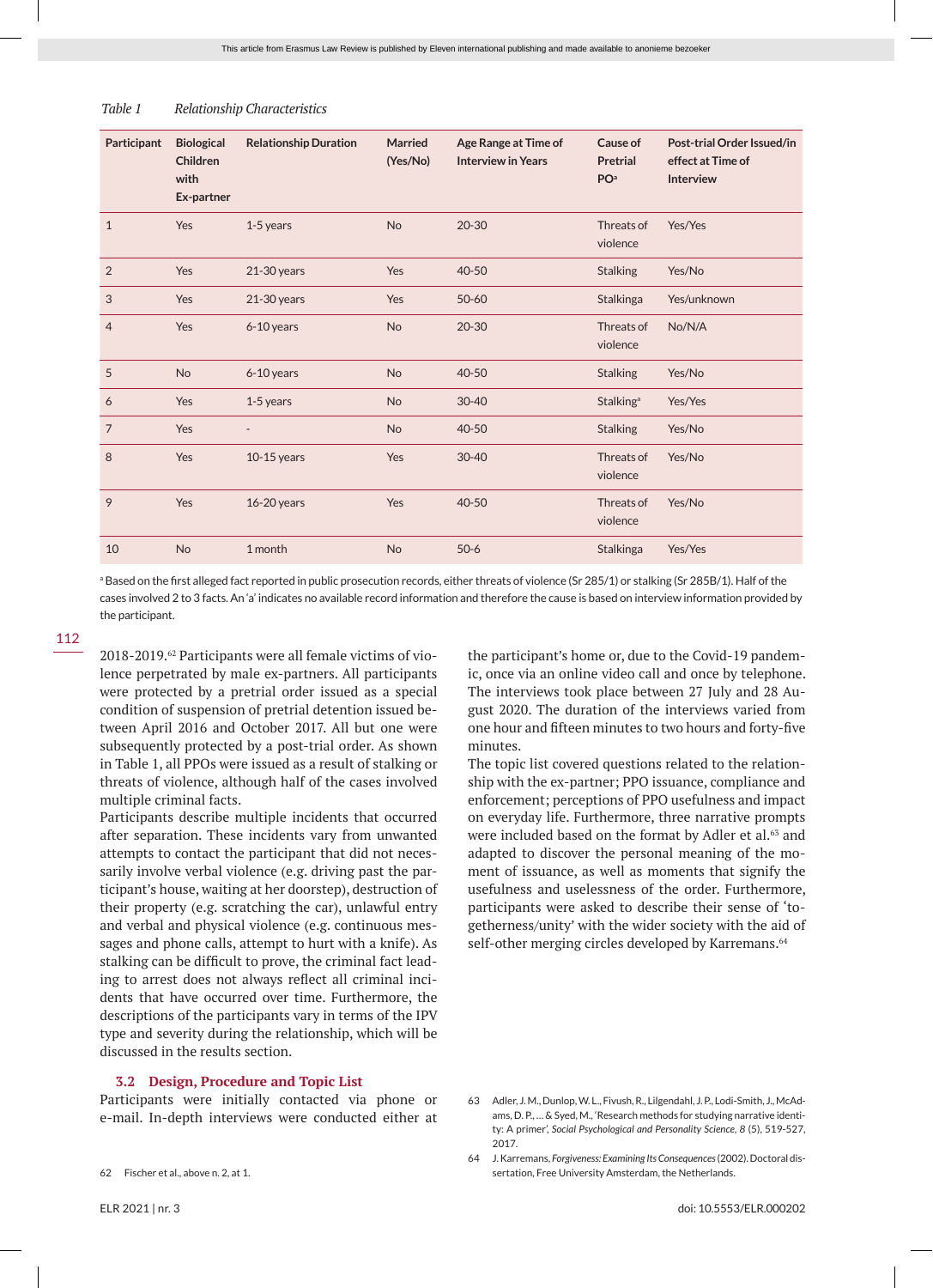



*Karremans (2002).*

Self-other merging refers to the process by which people include another person or group into their self-concept.65,66 The following figure depicts six diagrams with two circles that vary from completely separate to almost completely overlapping. Participants were told that one of the two circles depicts the participant and the other the 'wider society'. They were asked which diagram depicts their relationships towards this society best and why, both before and after PPO issuance. In doing so, they also explained how they understood 'wider society'. After explaining to what extent they felt connected to society after PPO issuance they were asked to what extent the PPO made a difference in their sense of connectedness.

#### **3.3 Design Possibilities and Limitations**

This article aims to explore the meaning of PPOs within this broader process of feeling safer and 'moving on' with one's life. The design resulted in the following three issues:

First, the small sample size is not sufficient to reach saturation and is biased. Specifically, specific case characteristics which indicate their positive PPO experiences cannot be generalised. For example, eight of ten participants mention they were in (close) contact with the community officer. Previous research indicated community officer involvement is not standard and has identified this involvement as a success factor in enforcement and enhancing victims' sense of safety.<sup>67</sup> Of these eight participants, one respondent also mentioned her case was discussed regionally as an exemplary case of cooperation between multiple (criminal) justice actors, which the aforementioned research also identified as a success factor in enforcement. Furthermore, three respondents mentioned factors that according to them made the police eager to arrest their ex-partner: two explained their ex-partner was already known ('notorious') for his criminal record and one respondent explained her ex-partner also severely and irreversibly injured her children. Therefore, the results need to be interpreted with this limitation in mind.

Second, victims reflect on experiences of victimisation and unsafety with and without a PPO present that stretches over years. Within this context, they reflect on the process and outcome of the PPO in terms of the impact it had on their lives so far. Therefore, it was not possible to explore the full process of issuance and enforcement in detail. On the one hand, because so much had happened over time, participants had forgotten details while on the other hand, there were interview time limitations. Consequently, this focus emphasised positive outcomes. The following examples show how a shift in focus changed the extent to which their experiences were experienced as (dis)empowering. When zooming on specific enforcement experiences, respondents have mentioned some experiences that suggest protection orders may also disempower. For example, some respondents mentioned problems related to reporting violations (e.g. being sent away when trying to report at the police office), gathering evidence or dissatisfaction with specific enforcement responses (e.g. a warning instead of arrest). Had they been interviewed right after these events, their responses to the PPO contribution to their safety experience may have been different (and perhaps less 'empowering'). However, as this research aims to explore the experience of (un)safety and the PPO contribution to empowerment within the broader process of recovery this is not considered a limitation. An advantage of this approach is that these participants were able to reflect on their long recovery process that was shaped by multiple interventions (e.g. therapy) and the role of the PPO within this recovery process. To my knowledge no other studies have examined PPOs from this perspective.

<sup>65</sup> A. Aron and N.E. Aron, *Love as the Expansion of Self: Understanding Attraction and Satisfaction* (1986).

<sup>66</sup> A. Aron and T. McLaughin-Volpe, 'Including others in the Self: Extensions to Own and Partner's Group Memberships', in C. Sedikides and M.B. Brewer (eds.), *Individual Self, Relational Self, Collective Self* (2001), at 89-108.

<sup>67</sup> Fischer et al., above n. 2, at 1.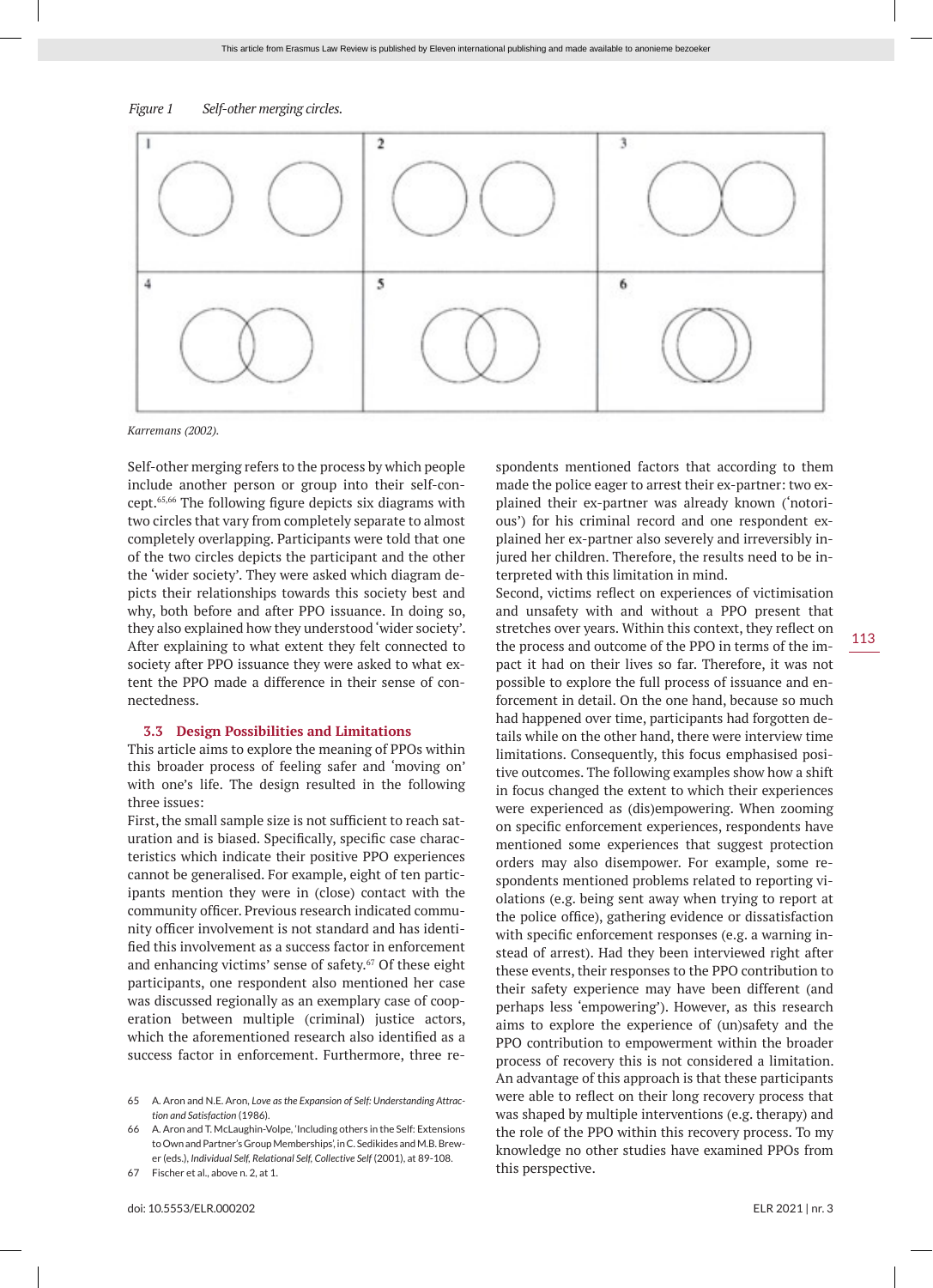Third, although this study draws on the concepts of situational and personal fear of crime, this study does not capture to what extent participants feel or felt afraid (i.e. situational fear of crime). Specifically, 'according to affective neuroscientists, we are simply no longer able to measure situational fear of crime accurately once two weeks have passed since the fear event'.<sup>68</sup> Since PPO issuance, most participants report their ex-partners behaviour has positively changed and have come to terms with these experiences. With the passing of time, they have added new interpretative layers on the initial memories. As a result, even when reflecting on past experiences in which they felt afraid, what has been captured in the interviews corresponds better with personal fear. However, as I intend to explore the meaning of having lived in unsafety within the wider context of victimisation and recovery, this added layer of interpretation over situational fear experiences is not a disadvantage but precisely the focus of this study.

### **3.4 Analysis**

The data was analysed in Atlas.ti using thematic and open coding strategies.<sup>69</sup> Thematic codes were based on the conceptual framework and topic list. Both thematic as well as open codes were mapped onto the respective agency and communion codes.

# 4 Results

This section will answer the central research question in four parts: the first part describes the experience of unsafety and lack of self-efficacy prior to PPO issuance. The second part describes the PPO contribution to safety-related self-efficacy. This part also includes an overview of PPO compliance and enforcement, as these experiences colour their retrospective understanding of the PPO contribution to self-efficacy. Finally, the third and fourth part outline the PPOs contribution to safety-related self-efficacy in terms of agency and communion.

# **4.1 The Experience of Unsafety and Lack of Safety-Related Self-Efficacy**

Prior to PPO issuance, participants describe feeling unsafe due to a perception of their ex-partner as unpredictable. This perception is accompanied by uncertainty about what their ex-partner can and may do and results in feelings of fear of unwanted contact. Furthermore, their perceptions of the seriousness of the consequences of contact varies, both in nature as well as level of abstraction, from 'something terrible' to unlawful entry, rape and murder. This corresponds to a perception of high vulnerability (i.e. feeling exposed to the risk of unwanted contact and expecting serious consequences). Furthermore, in situations of actual or imagined contact they describe experiencing strong physical sensations,

including heart palpitations, anxiety and trembling. This perception of vulnerability is accompanied by feelings of vigilance (e.g. 'alertness', 'cautiousness') and corresponding actions to ascertain that the ex-partner is not nearby (i.e. environmental scanning). As part of coping, they also frequently contacted the police, who informed them that they had not been able to arrest the ex-partner due to a lack of evidence, lack of perceived seriousness of the acts (e.g. swearing but no violent threat), or lack of repetition. In addition to feelings of fear, a few of the participants also describe feelings of anger. These participants describe that at times the thought of vigilante justice was appealing, although not preferable. This experience is accompanied by feelings of powerlessness and desperation (i.e. a low sense of self-efficacy), even though participants continued coping in various ways. Importantly, participants judge the PPO usefulness or uselessness in terms of their safety experience within this context.

# **4.2 PPO Contribution to Safety-Related Self-Efficacy**

### *4.2.1 Compliance and Enforcement Experiences*

With regard to PPO compliance and enforcement, three participants describe that the order was fully complied with. The other seven participants describe multiple order violations. The number of violations, police responses and its subsequent perceived impact on the behaviour of the ex-partner vary. Three out of seven describe a positive impact of enforcement on compliance. Specifically, one describes multiple violations and that full compliance occurred only after (and in her view because) the ex-partner had finally been arrested and detained for one week. Another describes that violations became less severe (i.e. her ex-partner stopped messaging her murder threats daily but continued attempting to come by her home) after consistent reporting from her side and overall consistent police enforcement. The third participant experienced multiple violations and her satisfaction with police enforcement varied (from being sent away from the police office after wanting to report a violation to having her partner being arrested immediately). She perceived her partner became more careful after being arrested, but she still experienced violations afterwards. Two out of seven respondents mention a reduction in unwanted contact, but do not specifically mention a positive impact of enforcement on compliance. One participant described the order had been violated multiple times. She explained the criminal justice system, mainly the police, had always responded to violations 'very seriously', including via issuance of stricter conditions. The other respondent also mentions multiple violations, but she cannot remember specific enforcement details. She describes the harassment stopped after her ex-partner broke his ankles in an accident (which limited his freedom of movement) and because he started a new relationship with another woman. Lastly, another two out of seven participants said they did not experience any reduction in contact at

<sup>68</sup> Spithoven, above n. 30, at 5, at 110-112.

<sup>69</sup> J. Saldaña, *The Coding Manual for Qualitative Researchers* (2021).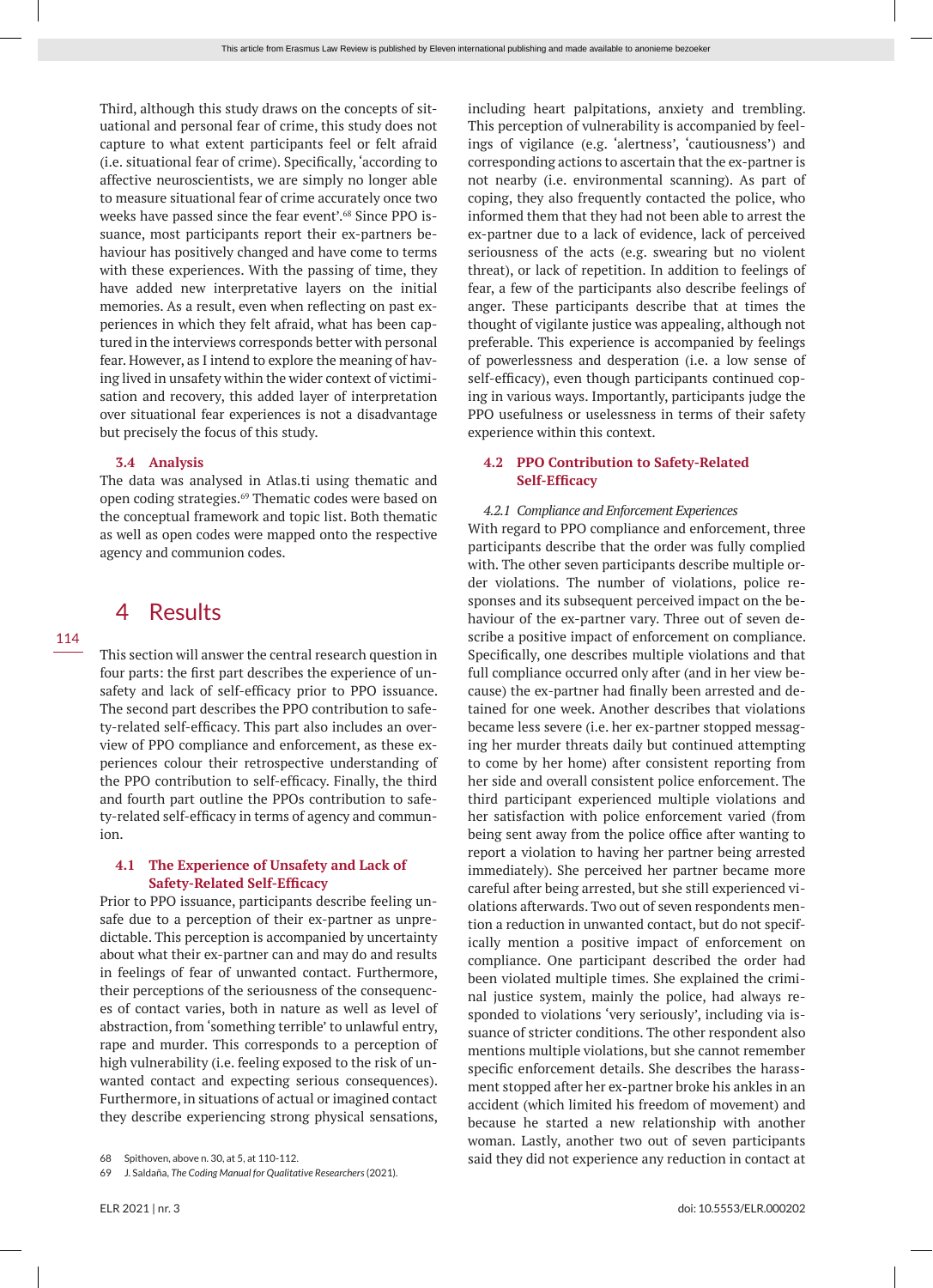all. They currently feel safe as they relocated a couple of hundred kilometres away to a location unknown to their ex-partner. Lastly, although eight participants described the PPO contributed to 'feeling safer' this does not mean they experience safety (immediately). In contrast, they describe feeling safer and afraid simultaneously. The duration of gaining a renewed sense of safety varied from one month to years, which they relate among other things to the duration of prior abuse and the extent to which the order is complied with.

The following descriptions of the PPOs contribution to one's sense of self should be interpreted within the aforementioned context of overall positive experiences with compliance and police enforcement.

#### *4.2.2 Increased Safety-Related Self-Efficacy*

Participants describe feeling safer due to the PPO when being confronted with the ex-partner in terms of one or more of the following beliefs and expectations: (1) knowing that the order prohibits any kind of contact, (2) the right to call the police in case of this contact, and (3) expectations with regard to the enforcement response. With regard to the first belief, the PPO contribution to feeling safer because the order prohibits acts for which police enforcement and prosecution is not possible otherwise or is difficult (i.e. stalking). Only two participants mention this, for example: 'If he shows up at my front door I can call the police, but in principle anyone can stand in front of my door. But because he has an order, I think, something will actually happen.' Second, of the participants who feel safer, four explain that the PPO contributed to this experience because it increased their awareness of how to cope in case of contact, that is that they 'can' and 'may' or 'have a right to' call the police: 'The realisation that, for example even when he just tries to talk, I can immediately get my phone and call the police.'

Third, seven out of eight participants who feel safer due to the order relate this feeling to the enforcement framework. The description varies from abstract as 'a big stick' to more specific expectations, for example that upon reporting a violation the police 'will take action', he will be 'taken way', 'arrested' or 'detained'. Furthermore, participants describe feeling safer due to the expectation that upon reporting police will arrive rapidly at their location. This is often mentioned as a result of the PPO in combination with other measures that support a rapid police response, such as a portable alarm button and an emergency alert in the police systems. Interestingly, some participants who have not experienced violations explain they do not know what the exact police response to violation would be, but feel safer nevertheless. Lastly, four participants explicitly relate these beliefs and expectations to an enhanced sense that 'something' is being done about the situation with the ex-partner, as well as feeling 'stronger', more 'confident' and more 'stable'. These findings indicate that PPOs contribute to self-efficacy via an increased ability to cope when being confronted with the ex-partner, by knowing that the order prohibits any kind of contact, having the right to call the police in case of contact, and specific expectations with regard to the enforcement response.

Besides the PPOs contribution to an increased ability to cope when being confronted with the ex-partner, some participants relate these enforcement expectations also to an enhanced ability to control the risk of future contact. Given the retrospective design, participants reflected on the extent to which the order was complied with. Specifically, seven of the respondents describe the usefulness of the order in terms of full compliance or a reduction in unwanted contact. In other words, participants who feel safer may still experience violations. For example, this participant who did not experience violations explained: 'What is nice [about the PPO] is that it is very clear for him … that he knew that I would irrevocably take action and the police also. It simply does not provide him space, and yes, when that became clear, the space was gone. And he saw that well.' In contrast, the following participant experienced multiple violations, but emphasised a reduction in contact after enforcement: '[about PPO usefulness] because I saw that it [enforcement] was effective, because over time his attempts to contact me decreased and sometimes it rises again and then it decreases again.' Furthermore, although these participants experience an enhanced ability to control the risk of future contact, two of these participants also acknowledge PPO limitations in this regard. They believe the PPO will not stop their ex-partner if he would 'really' want to hurt them. Of the participants who describe the order as useful, one respondent (who experienced violations and whose ex-partner stopped contacting her for other reasons than the order) describes the usefulness of the pretrial order in terms of building a paper trail which could result in an increased sentence. In contrast to the former eight respondents, two respondents describe the order as useless, as it did not reduce future contact. In one case the stalking continued and in the other she reunited with her ex-partner, which in hindsight she finds naïve.

Lastly, from their descriptions of the broader process of coping with past IPV experiences and moving on, it appears that the help received from social services and the PPO mutually reinforce one another. First, three participants explain that PPO compliance gave them peace of mind to successfully complete therapy and to come to terms with their past experiences of victimisation. As a result, they no longer perceive their ex-partner as a threat. Instead, when they run into him now or receive a message they think 'how silly you are' or see him as a 'sad little' or 'broken' man. Second, participants who describe their relationship in terms of coercion and control describe that, after breaking up, they went through a process of learning how to 'break away' from him and desist contact. One participant describes that after PPO issuance she eventually gave in to his attempts to contact her. She made this choice out of a combination of feelings of love, fear, and loneliness and being in 'survival mode'. With hindsight she finds this choice naive. In sum, the effect is reciprocal. PPOs may strengthen the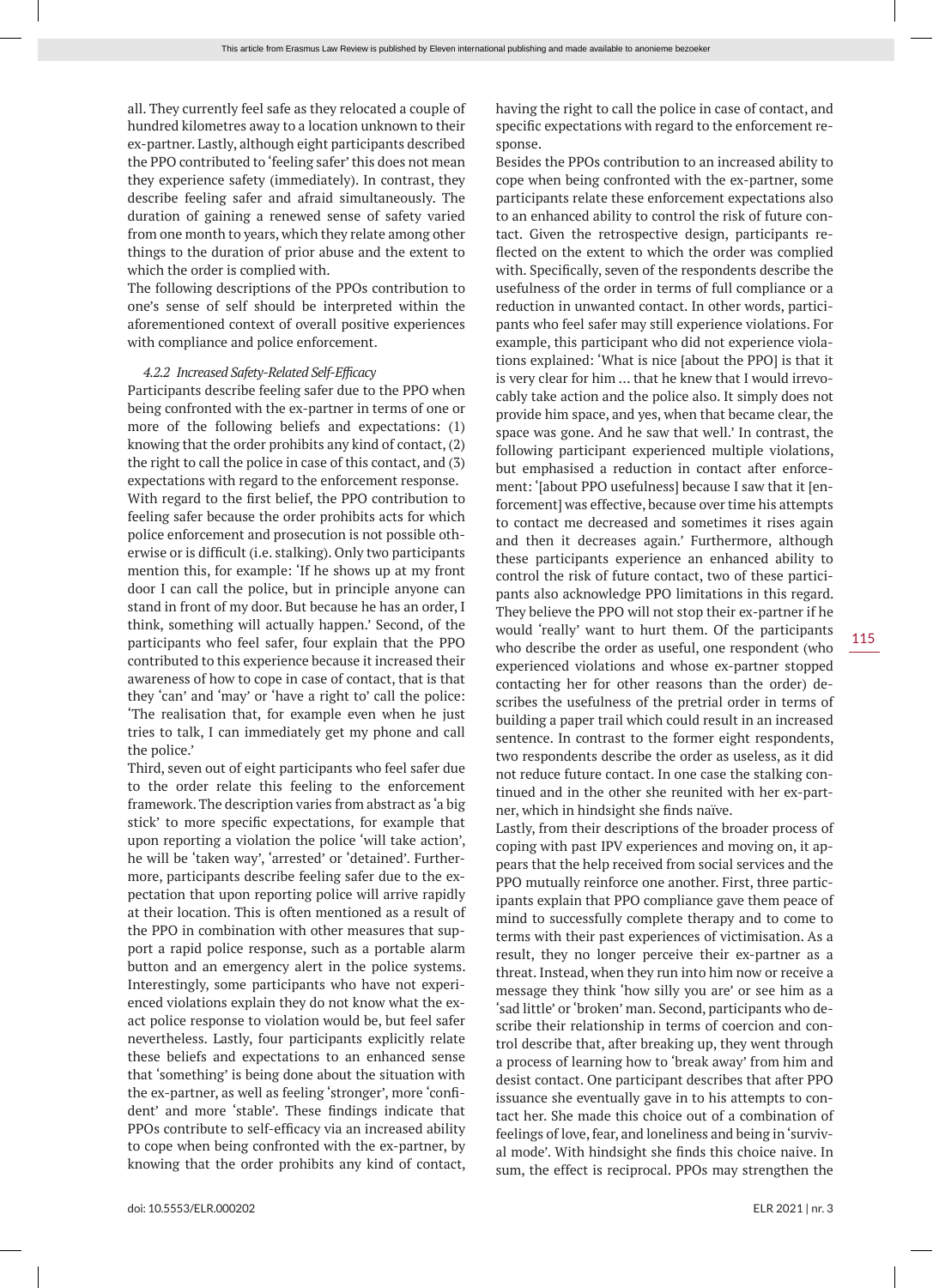positive effects of therapy on the experience of safety. In turn, therapy may strengthen the victim's ability to make a claim on the PPO mechanism to fend off unwanted demands from the ex-partner, which as aforementioned contributes to feeling safer.

In sum, the beliefs and expectations indicate that for eight out of ten participants the protection order contributed to an enhanced sense of self-efficacy, via an increased sense of one's ability (1) to cope when being confronted with the ex-partner, and/or (2) to control the risk of future contact with the ex-partner.

### *4.2.3 Decreased Safety-Related Self-Efficacy*

The previous section outlines PPOs contribution to an increased sense of self-efficacy. However, PPOs can also result in a decreased sense of self-efficacy, for example when victims fear the PPO increases the risk of escalation into violence or experience a reduction in decision power to reunite with the partner. Three participants reported fear of escalation, however, not due to PPO issuance, but either as a barrier to reporting to the police before PPO issuance, or right after her ex-partner had been arrested (and the PPO was issued). Specifically, this latter respondent even felt the order contributed to a reduced risk of escalation. Furthermore, after PPO issuance only one respondent secretly reunited with her partner. Although she hid this fact from the support agency, she did not feel disempowered by the PPO. In contrast, she explains that when she reunited, she was in 'survival mode', both fearing and loving her partner. She secretly hoped the police would run into them and would take her partner away. The lack of disempowering experiences may also be due to the aforementioned design limitations.

# **4.3 Agency in the Experience of Unsafety and Safety-Related Self-Efficacy**

#### *4.3.1 Power From the Ex-partner*

Participants describe that their ex-partners dictate how they live by evoking fear and requiring them to manage exposure to the risk of unwanted contact. For example, one participant who experienced controlling behaviour during the relationship (e.g. everything must happen according to his wishes, unwanted surveillance, threats, staying silent or not terminating the relationship out of fear) describes experiencing fear and coping with unsafety as part of this broader relationship pattern: 'I think he should not control how I live. And … if he appears in front of the door he basically controls, again, how I should live. With fear … My vigilance remains inside me, I still have that. Even though it decreases. But it also makes you tired, you are 'free' … but in fact you are not.' Another participant, who ended contact after one month of dating and was subsequently stalked, describes fear and coping with unsafety as a process similar to becoming entangled in a pattern set by a controlling partner: 'I compare it [the impact] a little with, is my lay theory with persons who have a very controlling partner, which goes slowly, that they adapt more and more until at a certain moment they move completely within the pattern of their partner, and this also develops very stealthily.' These respondents explicitly describe feeling vigilant or coping with unsafety in terms of being controlled and unfreedom. Therefore, unsafety may be experienced as a lack of an ability to resist the demands of the ex-partner (i.e. lack of power from). More importantly, such quotes suggest the ability to resist such demands (i.e. power from) does not only refer to the absence of or reduction in the occurrence of concrete incidents, but also experiencing less unsafety, that is a reduction in (1) thoughts and assessments about their personal vulnerability when undertaking daily activities, (2) feelings of fear in cases of actual and anticipated risk of contact, and (3) coping behaviours, including environmental scanning, taking preventive measures and avoidance behaviour.

Consequently, participants describe the contribution of PPOs to an enhanced sense of empowerment in various ways. Some describe how the order created more distance between them and their partners; others that it reduced his 'influence on' or 'hold over' them or made them 'immune' to him. For some, distance is necessary, as they question their own strength to desist contact, as one respondent explains: 'He has the power to pull me back'. The following example about the usefulness of the order also illustrates this power from:

One time … he called me, listen, I will go to the carnival, so you shouldn't go. I said, listen, you are *not allowed* (emphasis added) to call me. From now on, I will not comply with your rules. I have been participating in carnival for 15 years. The children have been participating for 15 years. You are the last [person] who will decide. The last. And that made me feel stronger, oddly enough.

These descriptions correspond to an enhanced sense of the ability to resist the demands of the ex-partner (i.e. power from).

#### *4.3.2 Power to Act*

Participants describe that experiencing unsafety interfered with their ability to shape their lives by limiting their freedom or power to act. They explain that they felt restricted in carrying out daily activities and work. A quarter of participants describe that, due to stalking, they were not able to carry out their work and were declared fully incapacitated for work. The ones who were able to continue work explain that this was due to a supportive work environment. Not all participants describe that their employers were supportive when dealing with the consequences of stalking (e.g. losing nights of sleep due to harassment and reporting to the police), which added additional stress.

In contrast, participants who feel safer due to the PPO describe how their quality of sleep has improved (e.g. fewer nightmares) and a reduction in environmental scanning, avoidance behaviours and taking preventive measures. With regard to the first, they describe that the PPO contributed to reduced 'vigilance' and not 'having to be prepared all the time, because he will not approach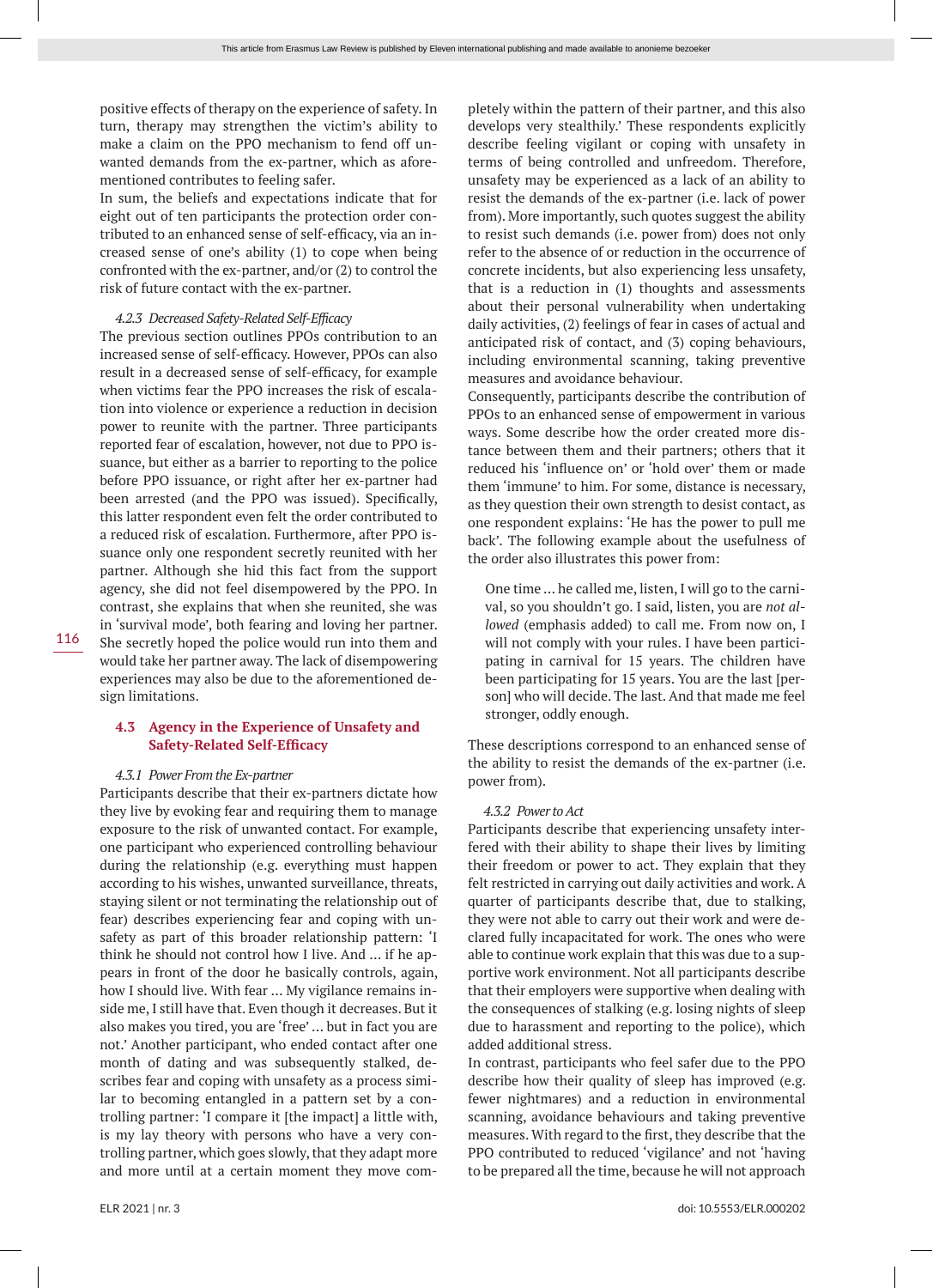me'. One participant explains that she appreciated knowing that she did not have to 'look over her shoulder', even though initially she still did. They also describe acting less fearful in cases of actual contact: 'If I would enter a place he would also enter, I have the choice to either stay or to leave and go outside, now I do not have to leave and go outside (…) as I used to do previously.' The following illustrates a reduction in taking preventive measures: 'Every time you think, oh, now I can't, do not feel like I can cycle home by myself, I would need to ask someone to accompany me by bicycle. That has all disappeared' due to the PPO.' A reduction in such coping behaviours is described as feeling 'free' to go outside, go shopping, or take their child to the playground.

In a general sense, the PPOs contribution to feeling safer enabled them to 'move on' with their lives and to shape their own identity: 'The added value of the PPO was that I had time to do what I wanted to and what had to be done. That, when we would visit my mother and my brother would help us move, I would not have to fear that my ex-partner would be waiting for him. Such things. … We just had the peace which allowed me to resume my life a little.' And 'that finally I could be [name], who I was, and not always just a scaredy-cat (*angsthaasje*) because of not knowing what he will do.' Not all participants who felt safer describe this feeling. One participant (who felt safer due to the PPO and had experienced a violation a week before the interview) said she found it difficult to envision a future for herself, as she thought his behaviour would be difficult to stop due to an underlying psychotic disorder.

Two participants describe that the PPO did not stop the ex-partner from contacting them and they ultimately relocated a significant distance away. They express mixed feelings with regard to this choice. On the one hand, they value that the ex-partner ceased to harass them, the peace of mind, the ability to carry out social activities and work, and feel that it reduced the ex-partner's power to 'pull [her] back'. On the other hand, they feel isolated and far removed from loved ones and/or unable to fully shape their identities (as a mother and grandmother). For example, one participant describes this choice simultaneously as the 'best decision' and as a 'punishment'. A punishment because: 'I live far removed from my children. I am not that kind of person, I should just be near my children. I should be babysitting my grandchildren and those sorts of things, you know, that's the kind of person I am, who prefers seeing her children twice a week instead of once a month.' These participants indicate that they hope to be able in the future to move back closer to loved ones. These mixed feelings correspond to a safety trade-off, and as aforementioned a negative safety-trade off indicates feelings of disempowerment. Given their mixed feelings, it remains unclear whether they ultimately feel the benefits outweigh the costs.

### *4.3.3 Status*

Participants do not describe their experiences explicitly in terms of feelings of inferiority to their ex-partner, humiliation or the belief that the ex-partner does not take their interests into account, although some do describe feelings of anger, which imply a violation of one's entitlements. One participant describes that, when she would leave a café upon seeing him enter, she would feel that he had the 'last laugh'. Since most participants at the time of interviewing were not being harassed, it may be that feelings of reduced status were not as prominent anymore.

Participants were asked to what extent they felt that their rights were taken into account during the process of PPO issuance and enforcement. The descriptions vary from more general to specific feelings and thoughts about the police and public prosecutions actions. Some participants replied that the criminal procedure, including the PPO, contributed to the feeling that all that was possible had been done to 'catch him' and they felt the CJS realised that 'their situation' was 'not acceptable'. Few others relate these feelings specifically to the fact that PPOs prohibited contact, which allowed them to 'stand up for themselves and claim their rights'. Less than half of the participants explicitly associate the PPO with acknowledgement of a right, such as the right to protection or freedom of movement. For example, the participant who felt safer due to the PPO refers to its acknowledgement of the right to freedom, while the one who did not feel safer says she felt her right to freedom was not taken into account. In other words, from a victim perspective the extent to which the PPO enhanced self-efficacy is related to the extent to which PPOs outcomes acknowledge those rights.

Furthermore, the extent to which PPOs give recognition to certain rights seems to be related to its role within the wider IPV intervention approach. One participant explains that the acknowledgement of certain rights was undone in the trajectory of restoration of the bond between her ex-partner and her children that followed later. She felt it was expected that she put in 'an equal effort' to restore their bond as parents and his bond with the children. Particularly hurtful was the expectation that she should empathise with her ex-partner because he had been prohibited from contacting his children for multiple years, which in her view was simply 'cause and effect'. She explains further: 'So basically now it is viewed as a disadvantage that it is detrimental for his bond with the children that the no-contact order had been in place for so long. Well, that makes me think, oh, so that is possible too, that he can be disadvantaged this way whereas he is the offender, it is as simple as that.' Other participants whose ex-partners had contact with their children do not mention such negative experiences of PPO issuance while establishing contact arrangements.

In sum, these findings suggest that orders may contribute to a sense that one's rights are being taken into account. This extent seems, among other things, to be related to the extent to which the PPO contributed to an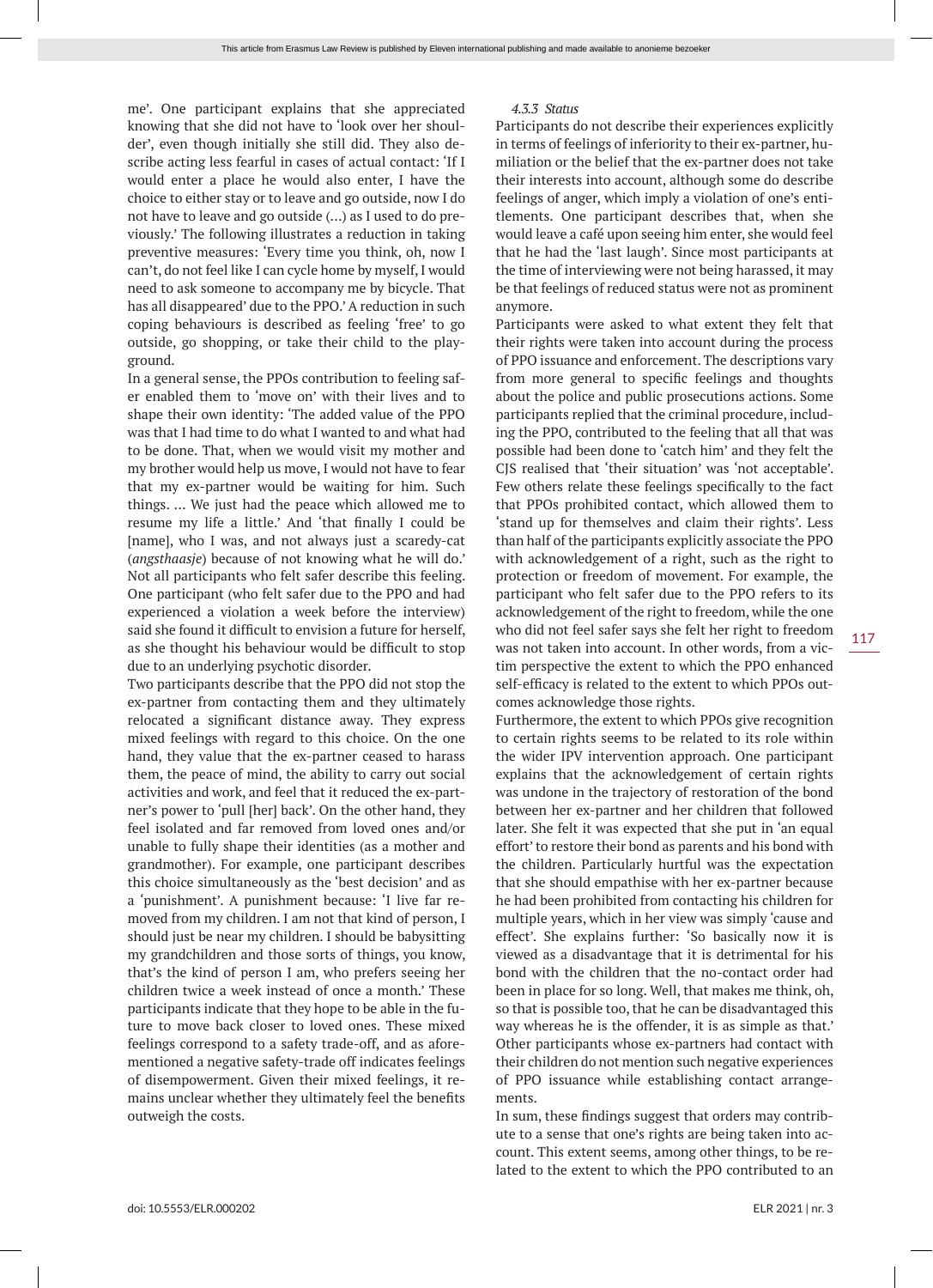enhanced sense of self-efficacy on the one hand, and did not result in negative experiences in other trajectories on the other.

# **4.4 Communion in the Experience of (Un)safety and Safety-Related Empowerment**

#### *4.4.1 Care/Help From the CJS*

In the period before PPO issuance, the support by others or lack thereof is an important theme. For example, one participant describes a total lack of support as 'deadly'. Specifically, with regard to police contact in this period, four participants describe that they felt the officer did not immediately believe them, and two explain that they felt for a long time that they needed to prove and defend themselves instead of being believed and 'taken seriously'. In contrast, when participants describe the beliefs and expectations that are related to an increased sense of self-efficacy, they also describe that the PPO contributes to the feeling of being 'supported' and 'helped'. For example, they describe the PPO as 'the formal notification that, if something happens, we are here for you', the 'realisation that there are people standing next to you', that 'I could fall back on the police'.

*4.4.2 Togetherness/Unity With the Wider Society*

In the period after breaking up and before PPO issuance, participants describe feeling separated from society. This is evident in their choice of the self-other merging diagram, as none chose the diagram with overlapping circles. They explain that they felt like they 'were alone in confronting the threat', including due to the lack of the previously described care/help by the police, and feeling misunderstood - for example, because others did not understand the impact of stalking. Besides feelings of loneliness due to a lack of support they also describe feeling 'isolated' and unfree due to avoidance behaviour. In contrast, most participants describe that the PPO contributed to feeling more part of society. This is also evident in their choice with respect to the self-other merging diagram, as after PPO issuance they selected diagrams with overlapping circles and relate this to an enhanced sense of care/help and power to. Specifically, participants who feel safer due to the PPO explain that they felt more supported and less alone. Furthermore, three out of eight participants who felt safer due to the PPO explain that the reduction in avoidance behaviour and subsequent increased freedom allowed them to 'participate' in 'society' again.

Three out of ten participants describe a lack of togetherness/unity due to the order. Two participants who relocated describe a lack of togetherness/unity, and relate this to the inability of the PPO to change the behaviour of the ex-partner and their subsequent relocation. Specifically, one participant chose the diagram with two circles that stand far apart, explaining that she feels lonely and has 'lost everything' because she is far removed from friends and family. The other participant who relocated indicated that an ideal situation would be depicted by more overlapping circles, which would be the case if she would live closer to loved ones. The third participant describes a reduction in togetherness/unity with society due to the under 'Status' described PPO contribution to negative experiences in the contact arrangement. These experiences correspond with negative aspects of the safety trade-off.

In sum, the contribution of the PPO to togetherness/ unity is related to the negative aspects of the safety trade-off, including the extent to which PPOs do not result in a negative experience in other trajectories, and one's sense of support.

# 5 Conclusion

Before providing the conclusions, it is important to note that the results need to be interpreted with caution due to the small sample size and a bias towards positive PPO and police experiences (see 'Method'). As outlined in the Method section, this study does not aim to generalise, but to explore the experience of (un)safety and the PPO contribution to safety-related empowerment within the broader process of coming to terms with and moving beyond the victimisation victims endured. To my knowledge, no other studies have explored these experiences from a qualitative victim perspective three years after PPO issuance. Therefore, this explorative study provides a unique insight. The research question was: *How do IPV victims interpret the PPO as a means to achieving a (renewed) sense of safety-related (dis)empowerment and what is the meaning of this (renewed) sense in terms of agency and communion?*

The findings show that the protection order may contribute to one's sense of empowerment via an enhanced sense of safety related self-efficacy. This ability is heightened when the order is tied to the following beliefs and expectations: knowing that the order prohibits any kind of contact, the right to call the police in case of this contact, expectations with regard to the enforcement response (e.g. expectation of rapid contact with the police, who will come immediately, remove the ex-partner) and the extent to which victims believed that the ex-partner would be and has been deterred due to the PPO.

Furthermore, the experience of unsafety due to the threat of the ex-partner can be understood in three agentic and two communion terms. First, this sense of unsafety is experienced as the lack of an ability to resist unwanted demands of the ex-partner, that is a lack of power from. Consequently, as fear and related coping behaviours restrict their ability to shape their lives and identities, this sense is also experienced as a lack of power to act. Third, although participants do not explicitly relate feelings of unsafety to a reduced sense of status, they do describe related feelings such as anger. Besides in terms of agency, the experience of unsafety can also be understood in terms of communion, specifically in terms of feelings of a lack of support and a lack of feeling part of the wider society.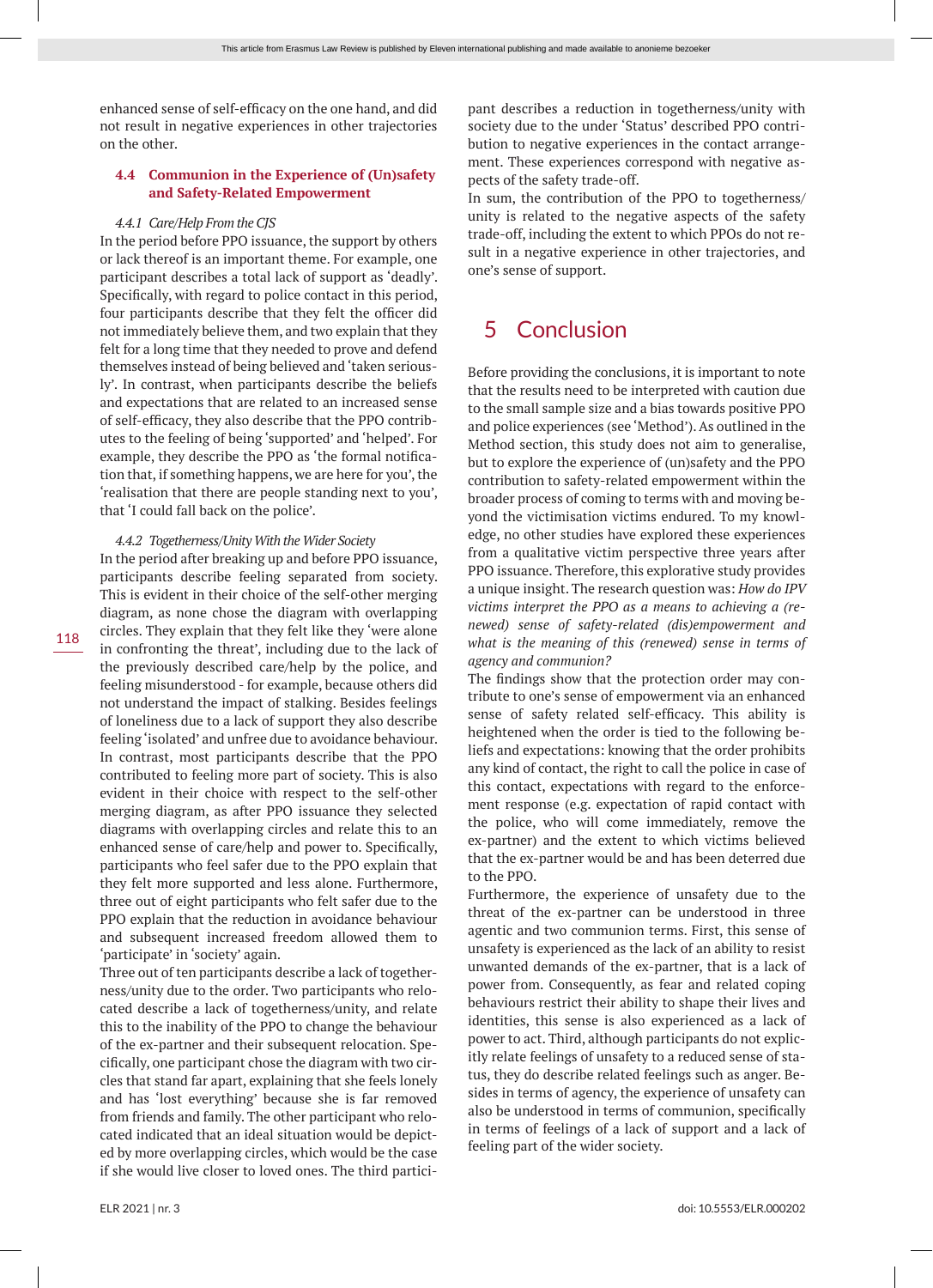Consequently, the PPOs contribution to an enhanced sense of (safety-related) self-efficacy can also be understood in terms of agency and communion. First, feeling safer is experienced as power from (e.g. made them 'immune'). Subsequently, those who feel an increase in power from, also feel more able to resume their lives, shape their identities and in some cases come to terms with their IPV experiences (i.e. increased power to act). When they feel an increase in power from and power to, they also feel the PPO acknowledges their right to protection, freedom and a dignified life (i.e. status). In communion terms, PPOs contribution to an enhanced sense of self-efficacy is described as feeling supported and not alone in confronting the offender (increases sense of care/help). Finally, the extent to which PPOs contribute to an increased sense of power from and consequent power to, status and care/help is also associated with increased feelings of being part of the wider society (togetherness/unity). Overall, these findings provide a rich understanding of how PPOs contribute to victims' sense of (safety-related) self-efficacy and insights into the multifaceted lived experience of changes in this sense in terms of agency and communion.

# 6 Discussion

This study provides insight into several issues that previous civil and penal PO research obscured. First, the findings correspond with previous studies which show that damage of intimate partner violence cannot be reduced to a set of discrete instances of violence, but relates to a wider and more enveloping experience of lack of control and unfreedom/oppression.<sup>70,71</sup> Specifically, the findings suggest not only experiencing discrete events but also the wider experience of unsafety (i.e. consequent emotions, thoughts and coping with the immanent and anticipated risk of contact) is experienced as a lack of the ability to resist unwanted demands of the ex-partner (i.e. power from) as well as a lack of freedom (i.e. power to).

Second, previous PO studies omitted the (P)PO contribution to self-efficacy (including its connection to safety and well-being),<sup>72,73</sup> although it has been explored recently in research on stalking<sup>74</sup> and PPOs contribution to safety.75 Including notions of empowerment is important as studies find that one's sense of control mediates the negative impact of stressful experiences<sup>76</sup> including the impact of stalking.<sup>77</sup> By redefining (safety-related)

- 70 Stark, above n. 19, at 3.
- 71 Polletta, above n. 20, at 3.
- 72 Benitez et al., above n. 6, at 2.
- 73 Cordier et al., above n. 8, at 2.
- 74 Logan and Walker, above n. 39, at 6.
- 75 I. Cleven, T. Fischer & S. Struijk. 'In het belang van het slachtoffer', 62(1) *Tijdschrift voor Criminologie* (2020).
- 76 S.F., Maier, J. Amat, M.V. Baratta, E. Paul & L.R. Watkins. 'Behavioral Control, the Medial Prefrontal Cortex, and Resilience', 8(4), *Dialogues in Clinical Neuroscience* 397 (2006).
- 77 Worsley et al., above n. 53, at 9.

self-efficacy, the conceptual framework provides a way to understand how PPOs contribute to an enhanced sense and in turn a sense of empowerment (i.e. increase in power from). Furthermore, this study extends findings of previous PO studies by providing a conceptual framework to understand how (P)POs contribute to an enhanced sense of self-efficacy and empowerment. For example, it explains why previous studies found that the mere expectation of PO non-compliance and experience of actual unwanted contact (i.e. violations) does not equal the perception that the PO is ineffective or does not contribute to the experience of safety,  $78,79$  as long as one's sense of an increased ability to either cope (1) when being confronted with the ex-partner or (2) to control the risk of future contact with the ex-partner and/or reduce the seriousness of its consequences on the other remains intact. Furthermore, changes in victims' sense of self-efficacy may also explain why studies find that PPOs may contribute to a perception of increased degrees of freedom between partners<sup>80</sup> and changing power dynamics between victim and abuser. $81$ Lastly, the framework also highlights the importance of previous findings by Johnson and colleagues<sup>82</sup> about why participants find POs 'effective', for example 'he still calls me currently, but without the order I wouldn't be able to do anything about it', by relating such quotes explicitly to one's sense of self-efficacy.

Thirdly, analysing empowerment in terms of agency and communion is useful to explore empowerment as a key mechanism for attaining safety and well-being. Previous research revealed the devastating impact of stalking in terms of fear and well-being, including its negative economic and social consequences.<sup>83,84</sup> Agency and communion, as the fundamental modalities of human existence, map onto the six general dimensions of well-being (see Ryff for a review).<sup>85</sup> These dimensions overlap respectively with agency and communion dimensions identified by McAdams, $86$  that is having a purpose in life, in combination with living in accord with their own convictions, and an ability to manage one's life situations corresponds with power/impact, personal growth with achievement/responsibility, self-acceptance with self-mastery, and social connectedness with unity/togetherness. In other words, the framework is useful in understanding *how* justice interventions can be experienced as 'therapeutic' for one's mental health, that is

- 78 K. Fischer and M. Rose, 'When "enough is enough": Battered Women's Decision Making Around Court Orders of Protection', 41(4) *Crime & Delinquency* 414-429 (1995).
- 79 J.M. Johnson, Y. Luna & J. Stein, 'Victim Protection Orders and the Stake in Conformity Thesis', 18(6) *Journal of Family Violence* 317-323, at 321  $(2003)$
- 80 Shannon et al., above n. 10, at 2.
- 81 Fischer and Rose, above n. 78.
- 82 Johnson et al., above n. 79.
- 83 Cheyne and Guggisberg, above n. 36, at 6.
- 84 Worsley et al., above n. 53, at 9.
- 85 C.D. Ryff, 'Psychological Well-being Revisited: Advances in the Science and Practice of Eudaimonia', *83* (1) *Psychotherapy and Psychosomatics* 10- 28 (2014).
- 86 McAdams, above n. 50, at 7.